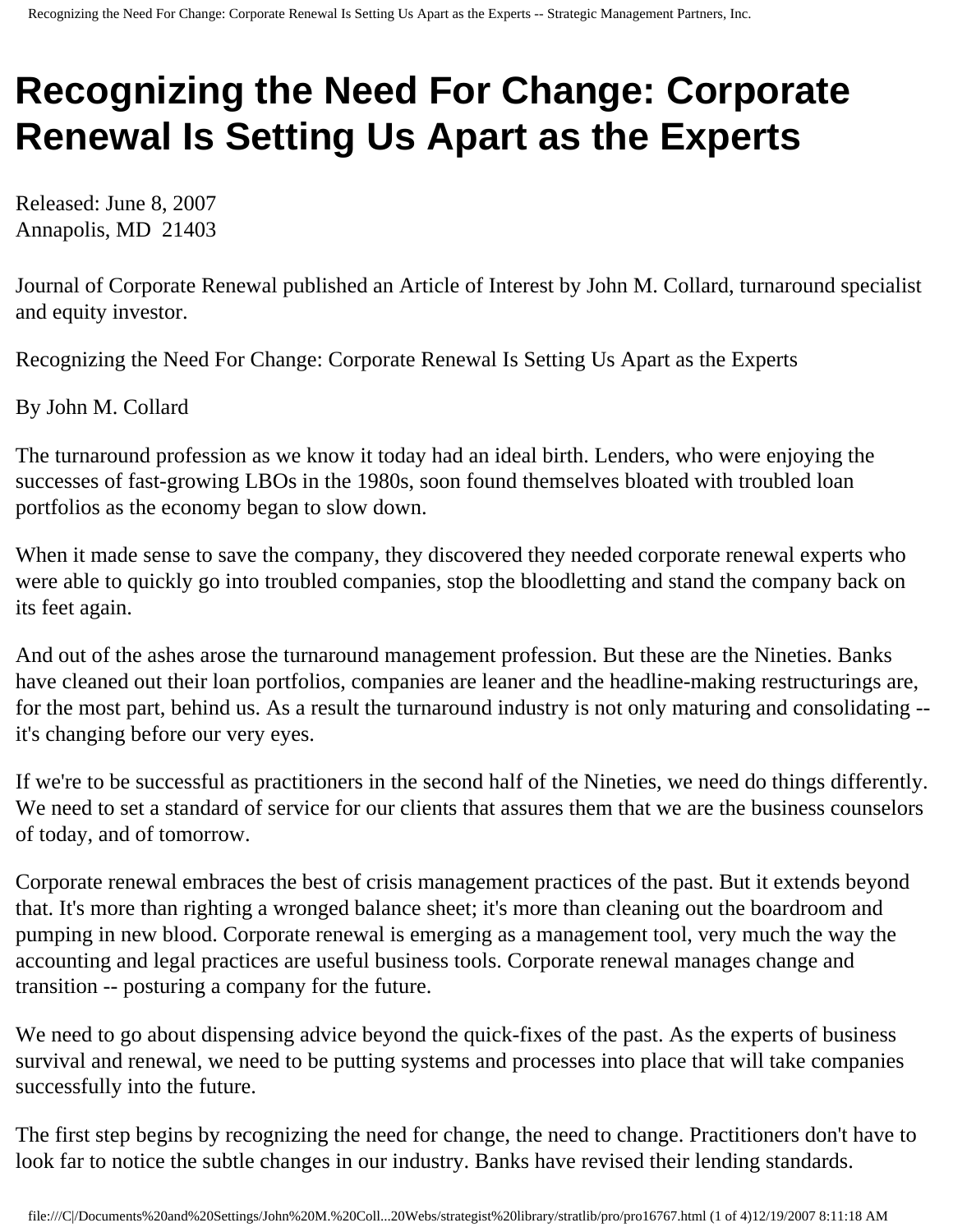Recognizing the Need For Change: Corporate Renewal Is Setting Us Apart as the Experts -- Strategic Management Partners, Inc.

Bankruptcies are down, and are continuing to fall, all across the board. Companies are embracing "empowerment" strategies, such as re-engineering, process teaming, group administration and crossteaming to revitalize.

Industrial evangelism?

Is our market drying up? Have turnaround professionals passed the pinnacle of their industry? Is corporate renewal an industrial evangelism that will be swept under the carpet in the aftermath of tomorrow's new doctrine? Hardly.

At a time when accounting and law firms are cutting back the number of internal staff devoted to the practice of turnaround management, more and more savvy CEOs are learning to tap the ear of confidential corporate renewal advisors. Much like they would use a lawyer or accountant for a trusted, measured opinion, directors and upper management are learning that seasoned corporate renewal experts can bring fresh ideas, fresh approaches to sometimes stale business practices. That revitalizes sales, and that saves jobs.

We're repositioning ourselves in the eyes of our clients. In the past, there were practitioners who liked to "bootstrap" troubled companies by shaking them from the foundations up. But today it's not just enough to talk about cost and cash control, we have to talk about cost management and managing working capital. Corporate renewal experts are often asked to make the tough decisions in the business cycle. They are forming tomorrow's management strategies in today's business trenches -- and they are being set apart as forward-thinking experts who are bringing about the revitalization of companies of all sizes.

But opening an ear to an outside voice means first busting through well-built walls of denial that all might not be well within the corporate confines. It means admitting that mistakes may have been made- that egos have been bruised and customer relationships shattered.

For those who find the strength to recognize the need for change, the rewards can be enduring and lasting success.

## Renewing the TMA

As our association matures, we are recognizing the need for change. The lure of success is a strong motivator. The fulfilled promise of engineered growth, jobs saved and revitalized companies, promotes our profession with proven results.

Certification is one way we are assuring the marketplace that we are the experts they so desperately need. Educational seminars and courses assure our membership that they will always be on the cutting edge in learning about the latest trends and strategies.

As we move toward our annual conference in Philadelphia, take to heart the slogan, "Reinventing America." That's what we as corporate renewal practitioners are doing everyday. You may not feel like superheros when you are up to your elbows in IRS auditors and less-than-complete financial records, but you are fighting every day to save jobs.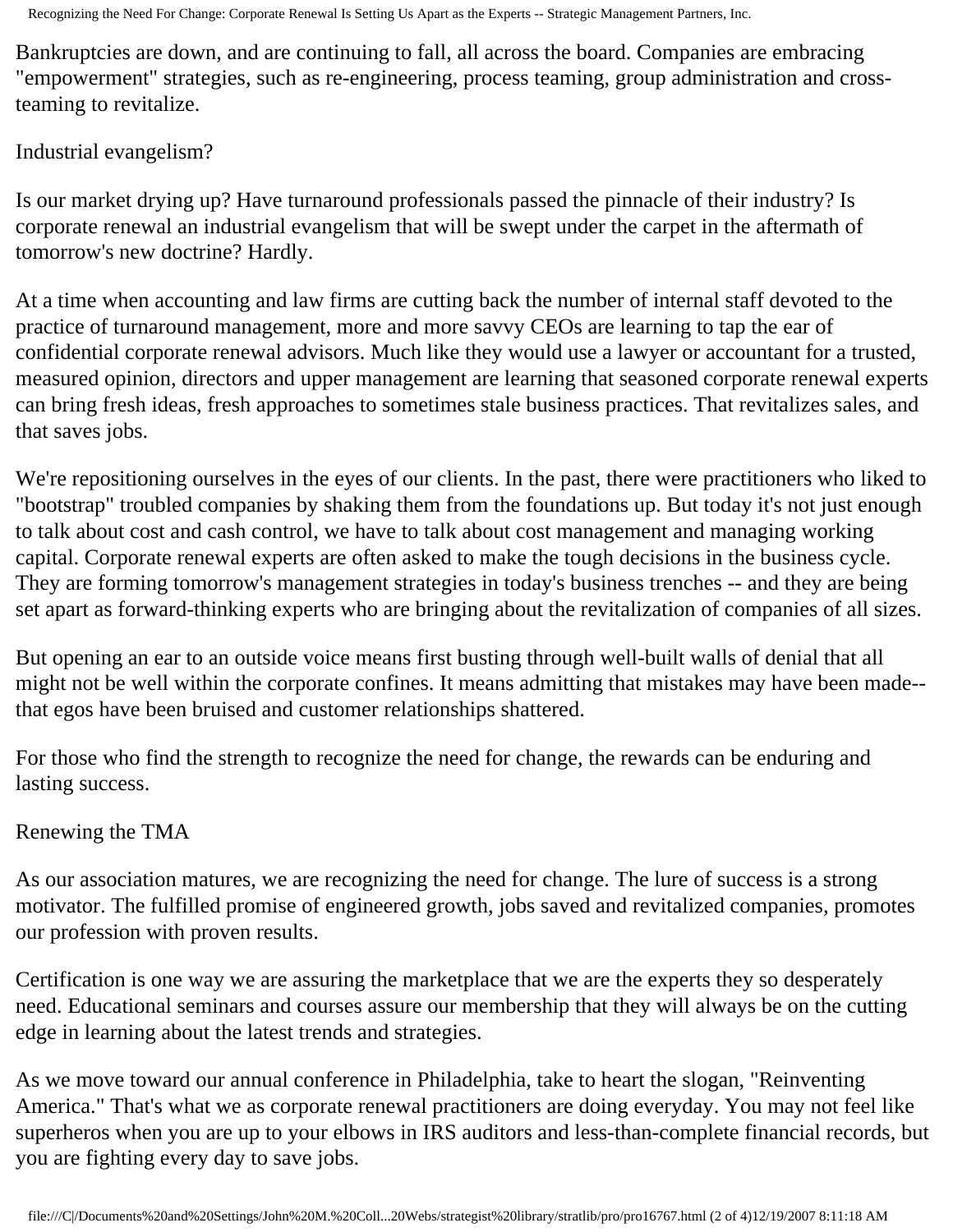And behind you stands a growing, fluid Turnaround Management Association --professionals in corporate renewal -- that is willing to stand up and recognize the need for change. Please call me with your thoughts and comments, and see you in Philadelphia.

Crisis Prevention in Transition

Turnaround Methods of the Past

- \* Cut costs, stretch creditors
- \* Reorganize balance sheet
- \* Generate cash; sell assets, collect receivables
- \* Bring in new money, investors

Corporate Renewal Focus of the Future

- \* Cost management and containment
- \* Put systems and processes in place
- \* Manage working capital, cash flow for extended periods
- \* Generate new revenue--engineer growth

About the Author

John M. Collard, is Chairman of Annapolis, Maryland-based Strategic Management Partners, Inc. (410 263-9100, [www.StrategicMgtPartners.com](http://www.strategicmgtpartners.com/)), a nationally recognized turnaround management firm specializing in interim executive leadership, asset recovery, and investing in underperforming companies. He is Past Chairman of the Turnaround Management Association, a Certified Turnaround Professional, and brings 35 years senior operating leadership, \$85M asset recovery, 40+ transactions worth \$780M+, and \$80M fund management expertise to run troubled companies, and advise company boards, litigators, institutional and private equity investors.

Reference:

[Library TMA: Recognizing the Need For Change: Corporate Renewal Is Setting Us Apart as the Experts](http://www.turnaround.org/news/letter.asp?objectID=2897) 

[www.StrategicMgtPartners.com](http://www.strategicmgtpartners.com/)

John M. Collard (Strategist@aol.com) Chairman Strategic Management Partners, Inc. 522 Horn Point Drive Annapolis, MD 21403 Phone : 410-263-9100 Fax : 410-263-6094